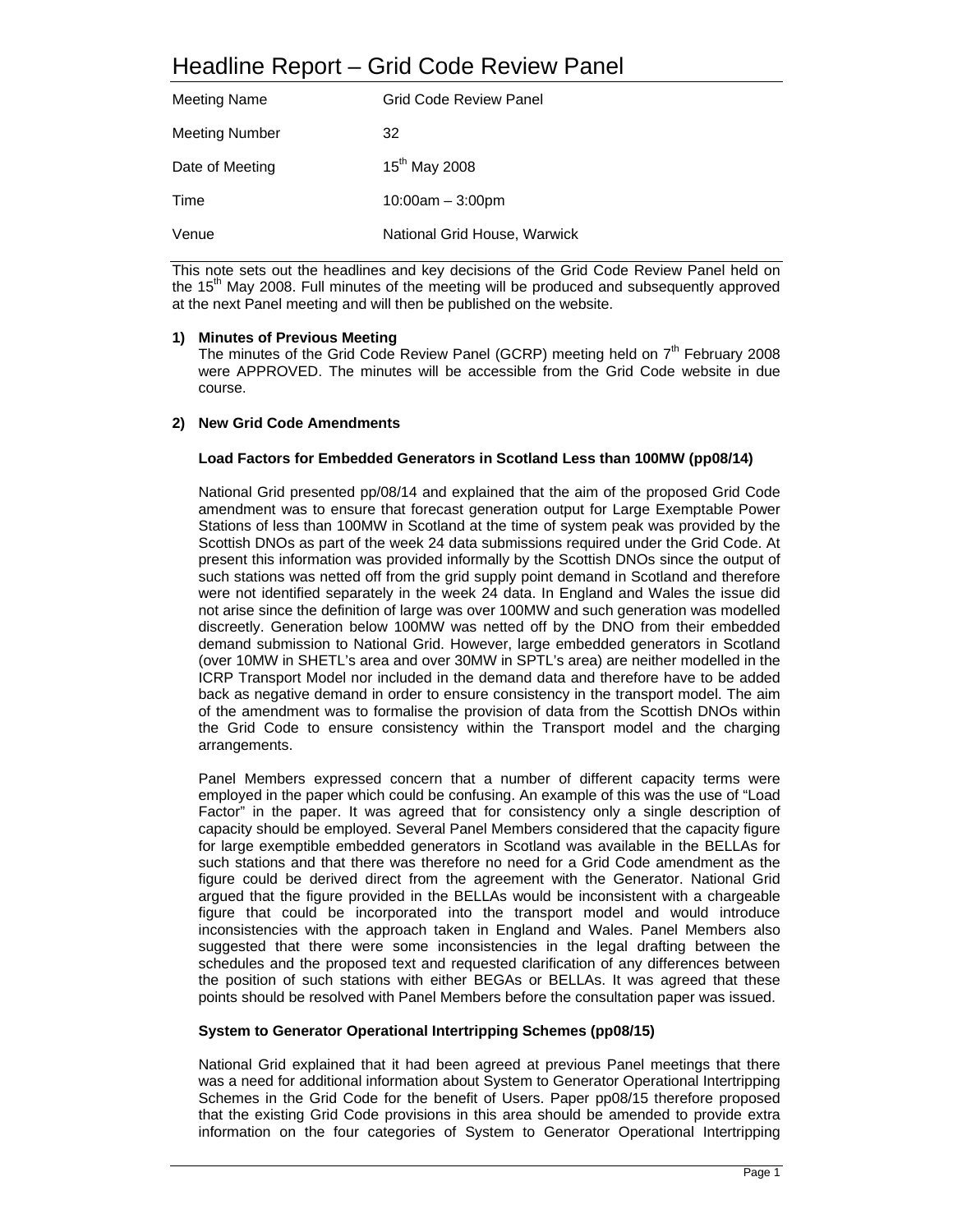Schemes, the type of information about such schemes specified in the Bilateral Agreements and Generic Intertrip timings.

Panel Members were broadly supportive of the proposals. JN agreed that the proposals were a step in the right direction but believed that the Grid Code should provide a framework for the details that could be included in a Bilateral Agreement. Thus the range of items that appear in the Bilateral Agreement could be specified in the Grid Code e.g. Scheme Category, location of the trip signal, planned or unplanned basis and specification of the overloaded circuits. DW suggested that the current references in the Grid Code were less than helpful and agreed that providing more detail would improve matters. JN also suggested that consideration could be given to providing some brief information on Commercial Intertrips in the Grid Code. It was noted that some information on Commercial Intertrips was already provided in the Procurement Guidelines and it might be better for the Grid Code to refer to the Procurement Guidelines. It was agreed that JN and DW would provide comments on the drafting to National Grid. National Grid would then go out to consultation. The consultation would also ask Users whether more information on commercial intertrips should be provided in the Grid Code or the Procurement Guidelines.

## **Grid Code Requirements for Power Park Modules Voltage Control and Reactive Power Capability (pp08/27)**

National Grid explained that a number of minor inconsistencies had been introduced into the Grid Code as a result of the implementation of G/06 (Power Park Modules and Synchronous Generating Units). The inconsistencies mainly concerned the description of the reactive range for embedded generation in Scotland connected at 33kV in CC6.3.4, CC.A.7.2.2.4 and an amendment to CC.A.7.2.2.7 to replace "reactive power" with "reactive current". Paper pp08/27 proposed minor changes to regularise the position in the Grid Code.

JN queried the use of the term "reactive current" in CC.A.2.2.7. HU and other Panel Members confirmed that it was used in the Grid Code and elsewhere and in engineering terms was a well defined term. The Panel agreed that pp/08/27 should proceed to industry consultation.

# **3) Working Group Reports**

# **Compliance**

## **Technical Performance (pp08/16) Terms of Reference (pp/08/17)**

National Grid explained that pp08/16 was a report on the first tranche of work undertaken by the WG to codify the technical performance requirements currently contained in the Guidance Notes. There had been constructive discussions in the Working Group on the particular performance requirements to be codified. A key area the Group had discussed was how to express the distinction between "Verification" and "Validation" of the manufacturer's model for the relevant plant in the legal text and a solution to the issue had been agreed within the WG. HU indicated that the issue would also need to be addressed again in due course in the context of that element of the WG's work relating to the OC5 review.

DW indicated that he would like to understand better the nature of the conclusion that the WG had reached on the "Verification" and "Validation" issue as he was not a Member of the WG. He would liaise with HU on the matter before the consultation paper was issued. The Panel agreed that subject to the outcome of the discussion between DW and HU the issue should proceed to consultation.

The revised draft Terms of Reference for the Group (pp08/17) ware agreed and HU briefly outlined the forthcoming work of the Group which would focus on finalising the codification of the compliance process for new directly connected generators, the review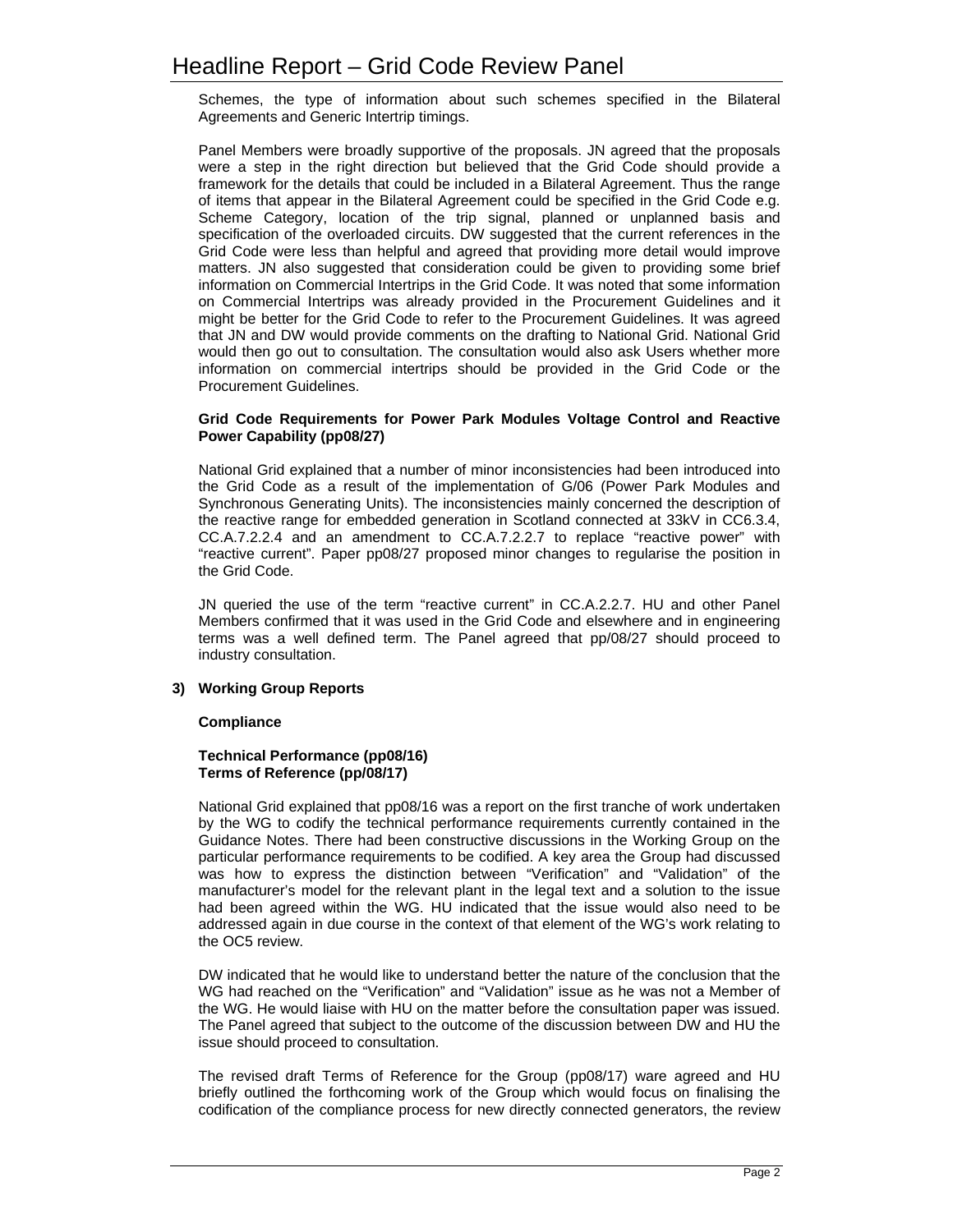of LEEMPS responsibilities and life time compliance aspects. The next meeting of the Group would be on 23<sup>rd</sup> June 2008.

# **Data Exchange (pp08/18)**

National Grid presented the Working Group's findings and recommendations to the Panel. The Working Group had discussed the merits of a number of potential solutions and categorised them into two groups – Code governance working processes and formal Codification in the Grid Code. The main disadvantages with the governance working processes solutions were that they relied on effective and efficient cross-governance arrangements and did not fully address Users' concerns about the transparency of User data that would be exchanged. Formal codification did not have these disadvantages and therefore the Group considered that this was the best long term solution to the issue.

 The Grid Code would therefore specify exactly the data that was being exchanged with the relevant TOs focussing on the Week 24 data submission. The relevant DRC Schedules would describe the data items, cross reference with the Grid Code text and indicate if the data was exchanged on a GB System Basis or Relevant Unit basis. The remit of the TOs in the Grid Code would also be amended to reflect the data exchange provisions. National Grid stressed that the solution would not place any new obligations on Users in terms of the data submitted nor would it result in more data being transferred to the TOs. National Grid also asked the Panel to note that there were other data streams under schedule 3 of the STC that this proposal did not address e.g. compliance process data provided under TO Construction Agreements.

The Panel agreed that the Working Group had fulfilled its remit and that the issue should proceed to industry consultation. The covering e-mail to the consultation should stress that no new obligations on Users were being created as a result of the proposals. Working Group Members thanked LM for the significant amount of work she had undertaken on behalf of the Group in identifying and developing the preferred solution.

# **Rated MW**

National Grid reported that the Working Group was continuing to evaluate possible generic solutions, identifying the associated advantages and disadvantages for each. The key area of the Group's focus was the provision of reactive power at above Rated MW output. At the same time the Balancing Services Standing Group (BSSG) had also been contacted to identify commercial approaches. The Group would report back to the September GCRP. It was likely that an interim solution for existing plant would be proposed for requirements specified in Bilateral Agreements and that work associated with new plant would be taken forward by a separate Working Group that would be proposed arising from the discussion on New Technologies.

#### **Gas Insulated Switchgear Terms of Reference (pp08/19)**

The next meeting of the joint Grid Code/CUSC GIS Working Group is scheduled to take place on  $10<sup>th</sup>$  June 2008. Good progress had been made at the first meeting of the Group. The issues raised by GIS had been discussed and categorised under three main headings:

- **Construction**
- **Operation**
- **Enduring Ownership Boundary**

The Group would also focus on the issues surrounding maintenance at its next meeting.

The Working Group Terms of Reference (TORs) had been expanded to include a proposed definition of GIS since one did not appear in the Grid Code at present. The scope of the Group's work had also been expanded and a diagram illustrating the formal governance process that would be followed under the CUSC and the Grid Code had been added as Annex 1. Finally a target timescale of February 2009 for completion of the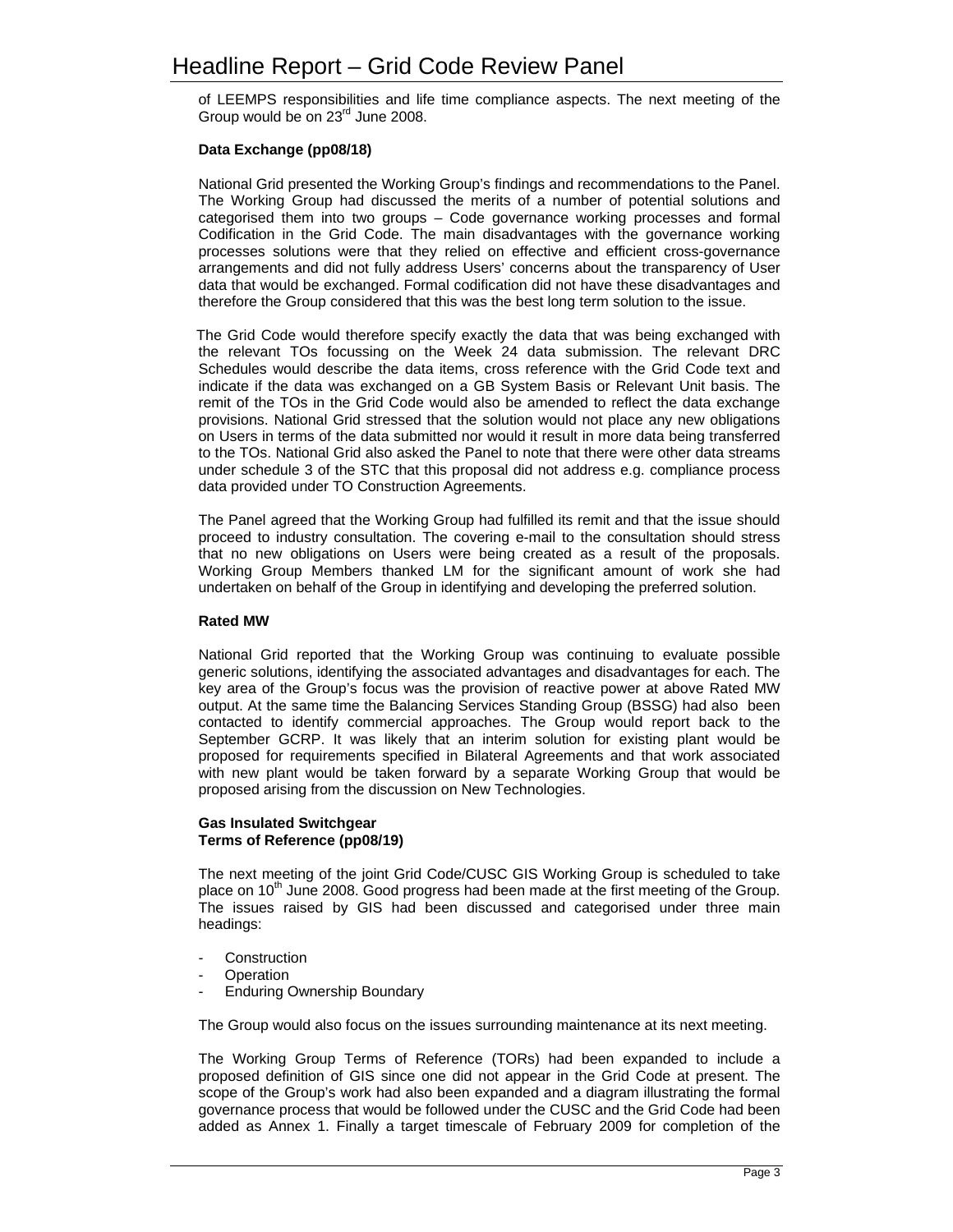Group's work had been added. This timescale had not been formally agreed by the Group yet but would be discussed at the meeting on  $10<sup>th</sup>$  June.

AC requested confirmation that the Group's proposals would only apply to GIS substations which had an interface between National Grid and Generators or DNOs. DB confirmed that this was the case and that substations within the DNO's network would not be within the scope of the Group's work. The Panel agreed these revised TORs.

## **4) Embedded Generation Loss Risk on System High Frequency Excursions**

National Grid recorded its thanks to MK and AC who had been very helpful in liaising with the DNOs to provide the information about embedded generation that could give rise to a risk to the total security of the GB Power System as described at the February 2008 GCRP. Three owners of DNOs had responded. HU requested that the outstanding information from 4 owners of DNOs should be provided to National Grid no later than the end of June 2008. AC explained the ease by which this could be achieved.

## **5) Issues arising from the Authority's Decision on Grid Code Consultation D/07 (pp08/20)**

DB indicated that National Grid had been considering the implications of the Authority's decision to reject D/07 and had summarised its views in Paper pp08/20. National Grid proposed a pragmatic way of assessing the capabilities of current plant to provide frequency response in accordance with the Grid Code requirements. This approach was set out in paragraph 7 of pp08/20 as follows:

- where the initial delay was less than two seconds this will be deemed compliant and National Grid will work with the Generator to minimise any control delays;
- where the initial delay is greater than two seconds but reflects the physical plant capability this will be deemed compliant;
- where the initial delay is greater than two seconds and National Grid believes that it can be reduced National Grid will work with the Generator to minimise the delay. If in National Grid's view the delay is not minimised the Generator will be deemed noncompliant.

 National Grid asked the Panel to note the approach it would take to the provision of frequency response in accordance with the Grid Code. National Grid were also still keen to pursue the suggestion made in D/07 that work should be undertaken to identify whether alternative arrangements for the provision of frequency response can be identified and were therefore recommending the establishment of a joint GCRP/BSSG Working Group to take this work forward also linking in with the work recommended in connection with the introduction of new technologies (see item 6). In response to a question from JN, DB confirmed that National Grid's view was that any alternative arrangements needed to be pursued via the Working Group in a transparent manner. The GCRP noted the approach that National Grid would adopt and agreed that a joint GCRP/BSSG Working Group should be established.

# **6) New Technologies**

## **Initial Review of Grid Code Compliance Capability for New Generation Technologies (pp08/21)**

National Grid gave the GCRP a presentation describing the issues raised in the context of new generation technologies. The overriding driver for the deployment of new technologies was environmental, in particular the need to drive down CO2 emissions to meet EU targets whilst a large proportion of existing GB generating plant (perhaps 30%) was expected to close. The key technologies were renewables where the adoption of converter technology was an issue, gas, new nuclear, and coal (both supercritical and IGCC) with CCS on the horizon.

For renewables, revised Grid Code requirements were introduced in 2005 and the required flexibility for Grid Code compliance was broadly being provided. A large volume of renewables was expected to connect by 2020 and beyond up to 25GW. This could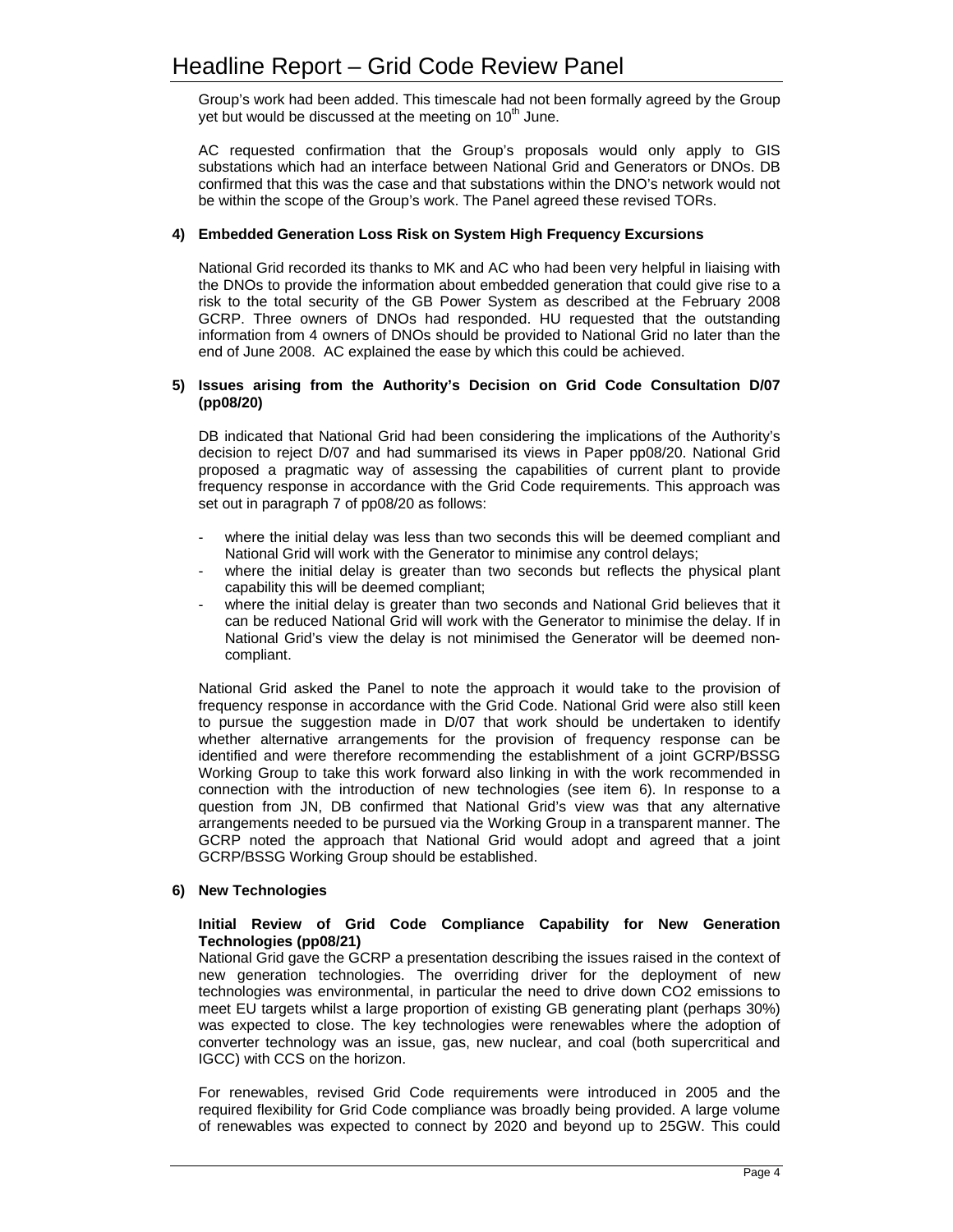include significant amounts of wave and tidal stream technologies by then. Renewables employ asynchronous generators and the outlook for Grid Code compliance in the short term was good. However, the increasing adoption of converter technology will involve the decoupling of the rotor from the system leading to a lack of inertia. This will make it more difficult for the system to contain a maximum frequency excursion and recover from large system frequency disturbances. One approach to the problem was the creation of synthetic inertia and improvement of power system oscillation damping also looked promising. Other issues for consideration were the impact of the European Wind Integration Study (EWIS) and the EU's desire to harmonise all Grid Codes for wind.

Gas generation technology was now compliant with the Grid Code in terms of provision of 10% frequency response under the Grid Code but a significant remaining issue was the ability to reduce output rapidly if isolated in a smaller exporting island.

For new nuclear, National Grid had examined some of the plant designs but not all of them. The plant appeared to provide good flexibility in the context of the Grid Code requirements but the key challenge was provision of primary frequency response. The size of the standard unit i.e. up to 1800MW would provide some compliance issues in relation to the Short Circuit Ratio (SCR), which was closer to 0.4 than the required 0.5 and a lagging power factor of about 0.9 rather than the required 0.85.

The new coal technology likely to be deployed first in the GB was supercritical steam with IGCC following a few years behind. The most significant issue for supercritical steam plant was the absence of the stored energy provided by the drum of a conventional plant. As a result the plant would struggle to produce the 10% frequency response requirement in the Grid Code quickly enough. 3-7% primary response was likely to be the norm although this might be enhanced by the use of certain storage techniques. Provision of frequency response from IGCC plant also looked as if it would be similarly problematic. There was no standard available for CCS and therefore no application to date.

National Grid would welcome input from GCRP Members on these issues. Meanwhile National Grid were proposing the following actions:

- to bring forward a proposal to the September GCRP to overcome the SCR restriction;
- the establishment of a joint GCRP/CUSC Working Group on Frequency Response with the BSSG which would examine the frequency response issues identified and pick up the issues outstanding from D/07. National Grid to bring Terms of Reference to the first Working Group meeting subsequently confirmed at the September GCRP;
- a joint GCRP/CUSC Working Group to be established after the September GCRP to consider reactive power capabilities;
- National Grid to keep under review issues associated with islanding performance, synthetic inertia and power oscillation damping and initiate GCRP discussions as appropriate.

#### **Supercritical coal fired plant requirements and the Grid Code (pp08/26)**

CM presented pp08/26 and explained that the paper examined the performance of supercritical coal fired plant in meeting the Grid Code requirements in greater detail than the National Grid paper (pp08/21) and therefore should be seen as complimentary to it.

As indicated in the National Grid paper the supercritical boiler did not have the energy storage advantages of the sub-critical drum boiler. However, as pp08/21 explained the choice of the operating mode of supercritical coal fired plant making best use of the inherent plant characteristics could improve the performance in providing frequency response and other methods to provide an energy store could be adopted. The paper agreed with the National Grid conclusion that a GCRP Working Group should be convened to consider these issues.

The GCRP noted papers pp08/21 and pp08/26 and agreed with the actions identified in the papers. DB confirmed that he would raise the issue of BSSG involvement in the Frequency Response Working Group at the CUSC Panel meeting scheduled for  $16<sup>th</sup>$  May.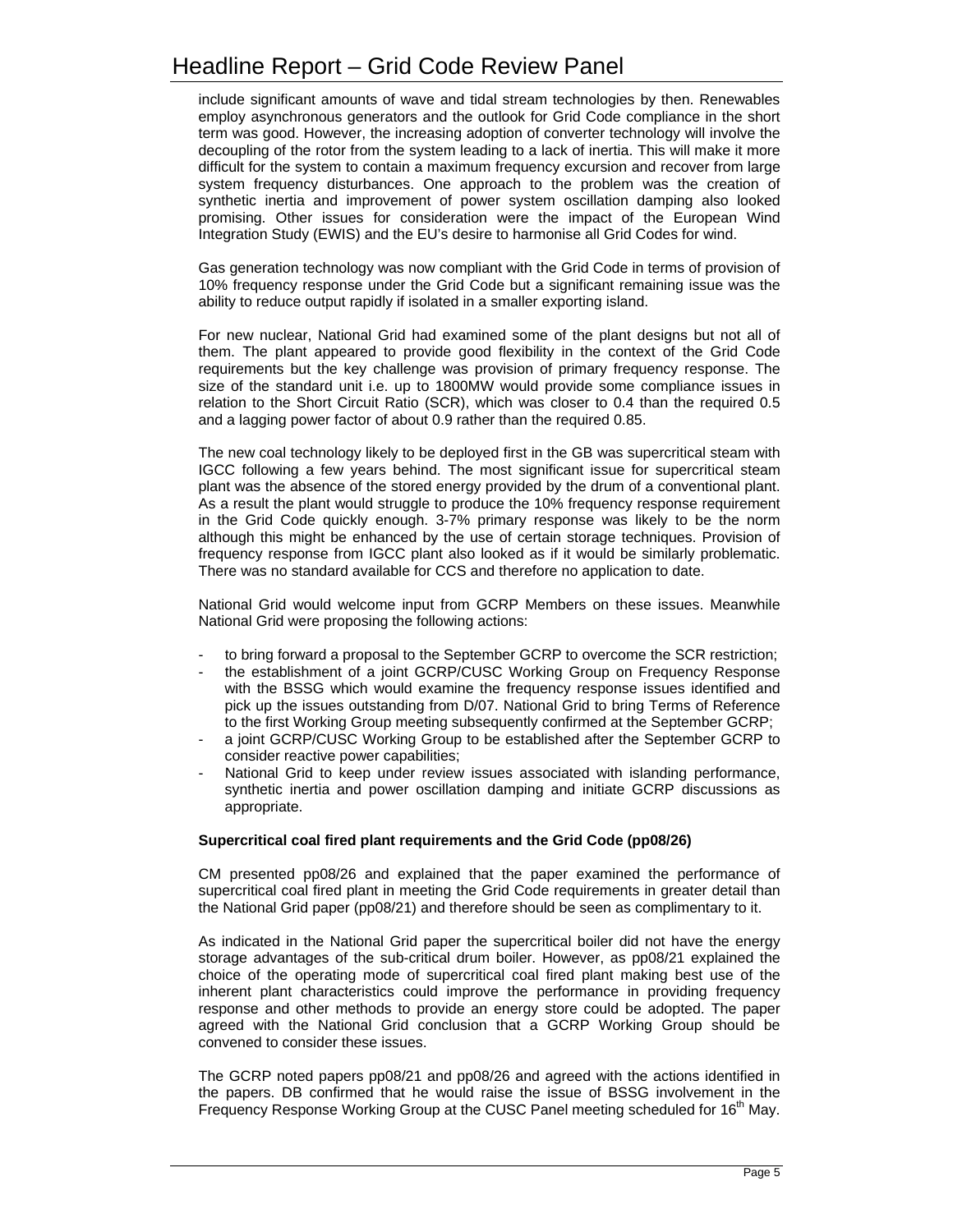# **7) Note on Operational Metering for LEEMPS (pp08/25)**

National Grid presented pp08/25 outlining the Operational Metering arrangements for LEEMPS where it had been identified as required under the relevant BCA with the DNO. The paper was in response to a request from MK for more information on the topic. The main feature of the arrangements was the use of the internet as a communication medium employing a dedicated data concentrator at a National Grid site. The arrangements would involve minimum disruption to existing systems and National Grid did not believe there was a need for any Grid Code changes to implement the arrangements.

CMc asked if the arrangements would interface with the Generator's control system. BT believed that the interface would be with the EMC but agreed to review the arrangements and respond to CMc's point in due course by e-mail. BV indicated that she would provide the paper to AEP Members and provide any feedback to the GCRP.

## **8) Multi-Unit BMUs (pp08/22)**

National Grid presented pp08/22 and explained that the GCRP had requested that they should be informed of any updates or changes to the treatment of multi-shaft BMUs, be notified each September that the current arrangements for gaining access to MW above MEL will continue and in each May that the current arrangements for reducing output below SEL will continue. National Grid used the information to determine whether generating capacity was available above and below that indicated by the MEL and SEL respectively within the Balancing Mechanism. National Grid agreed that letters should be sent to all owners of CCGT BMUs to continue the process until the end of May 2008 but queried the need for the arrangements in the future.

JN agreed that the arrangements had not been as useful as originally envisaged. It was agreed that BT, JN and CMc would review the current arrangements and advise the GCRP in due course as to whether they should continue or not.

# **9) GB Transmission System Study Network Data File (pp08/13)**

National Grid presented pp08/13 and explained that the GBTSS Network Data File was routinely provided to Network Operators as allowed for under OC2. This included National Grid's view of the expected output from Generators based on submitted OC2 data. This enabled Network Operators to study the operation of their system with that of the transmission system. However, a number of Network Operators had requested that National Grid update the File on a weekly basis for the week-ahead timescale using a new form of network modelling data. National Grid was obliged to provide updates under OC2 and anticipated that such requests would increase in the future given the projected increase in embedded generation and the consequential additional complexity this would introduce for interconnected sub-transmission networks. However, the requirement appears in the section of OC2 headed "Operational Planning Phase" rather than under the section headed "Programming Phase" which Users might have expected. The GCRP were therefore asked to note that the current obligations regarding the exchange of the File applies to the "Programming Phase" and consider whether the provisions could benefit from greater clarity regarding the scope of the existing clauses.

In response to a question from DW, BT indicated that the User information exchanged included information about outages and generation output. LM informed the Panel that NS had expressed support for the recommendations in pp08/13 prior to the meeting. AC indicated that he would raise the issue at the Distribution Code Review Panel (DCRP) meeting scheduled for 21<sup>st</sup> May and provide feedback. It was agreed that GCRP Members should provide any comments on pp08/13 to BT who would report the outcome to the Panel by e-mail in due course.

#### **10) Offshore Transmission**

BM reported that work to incorporate the drafting for the Offshore Transmission regime in various Codes had progressed over the last few months in anticipation of progress on the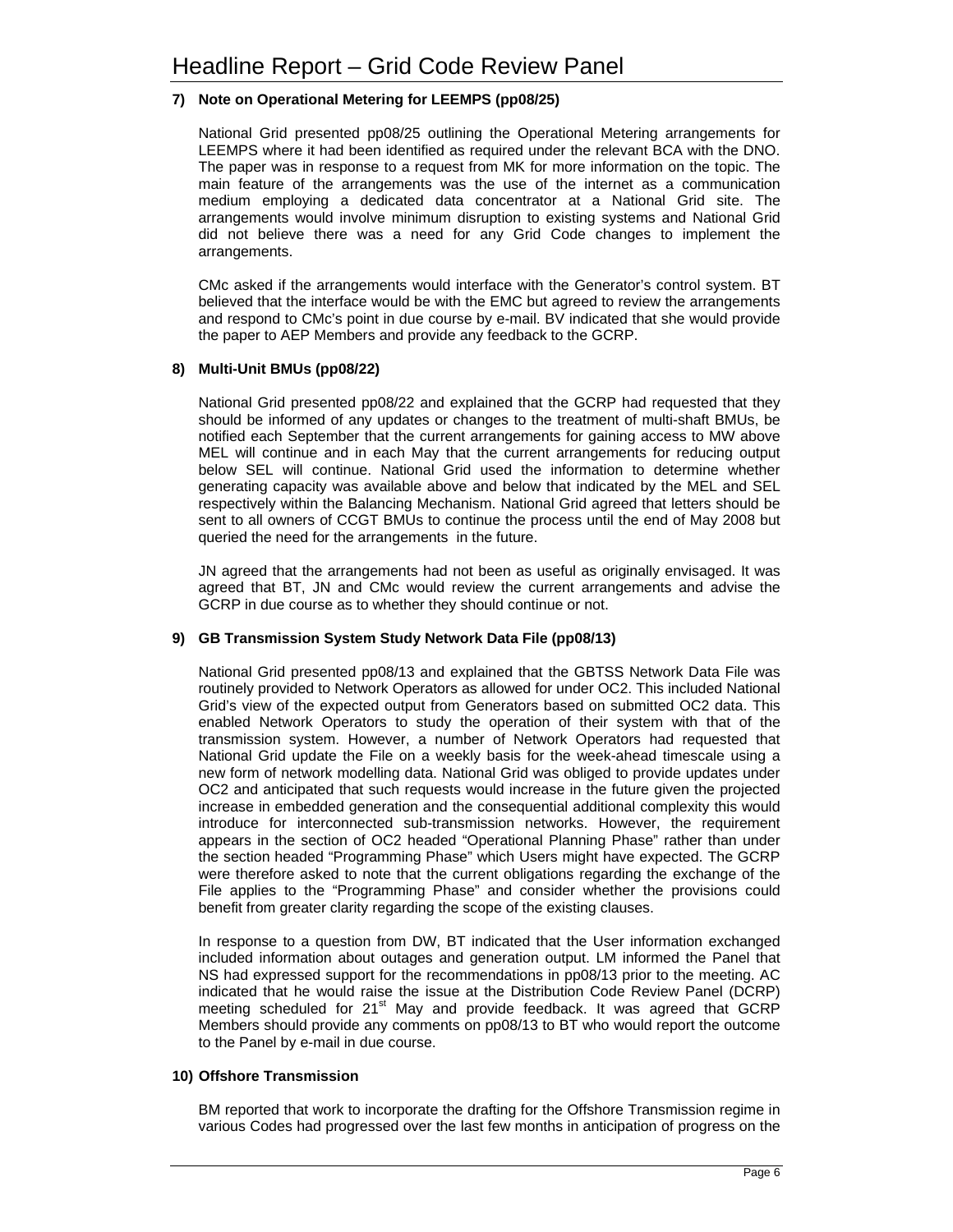Energy Bill. Ofgem would issue a consultation on the drafting shortly. Ofgem were considering whether a workshop at which the changes could be described and discussed would be useful for Users. BM requested views from Panel Members in due course as to whether Users would find such a workshop helpful or not and the format it might take e.g. line by line approach or themed explanations.

# **11) GB SQSS Review Group (pp08/23)**

National Grid confirmed that Headline Reports from the GB SQSS Review Group would be circulated to the GCRP in future to help inform the Panel of developments in this area. The key development at the April meeting of the Group was the establishment of a Working Group to review Infeed Loss Limits in the light of new generation technologies. The first meeting of the Working Group would be on  $12<sup>th</sup>$  June 2008. The next meeting of the GB SQSS Review Group would be on 12<sup>th</sup> July 2008 in Perth. LM noted that the GB SQSS would also require consequential changes if any of the Transmission Access Modifications CAP161-166 were approved (see item 12).

#### **12) Impact of Other Code Modifications**

The Panel noted that a number of Transmission Access Modifications CAP161-CAP166 had been submitted to the April CUSC Panel and would be developed by 3 separate Working Groups. Significant consequential changes to the Grid Code would be required should the Authority approve any of these Modifications.

The Panel NOTED that the Consultation Alternative Amendment 2 for CAP149 (TEC Lite) was approved by the Authority on  $23<sup>rd</sup>$  April 2008. National Grid was considering any consequential changes to the Grid Code arising from the approval of CAP149 and would bring proposals to the September GCRP. National Grid confirmed to JM that an issue he had raised in connection with generator forecasting Output Useable in the context of the CAP 149 decision would be taken into account during National Grid's consideration of consequential changes to the Grid Code arising from CAP149.

KC indicated that the cash-out Modifications in the BSC were progressing but there were no consequential changes envisaged to the Grid Code.

DB suggested that the work of Black Start Group in the BSC could be of interest to GCRP Members. The Group had decided that consequential Modifications to the BSC would be required in due course.

#### **13) Ofgem Proposed Guidance – Environmental Issues and Code Objectives (pp08/24)**

pp08/24 was the letter from Ofgem dated  $15<sup>th</sup>$  April setting out Ofgem's proposed guidance on the treatment of carbon costs within the existing code governance framework and in particular to the code objective governing economic and efficient network operation within the industry codes. BM explained that the thrust of the guidance was to try to ensure that the environmental impact of a Modification to the Codes was quantified in future just like any other cost of a Modification. It was important to expose these costs associated with any Modification to the Authority given the background of the Government's commitment to emission reductions. DB explained that his understanding from Ofgem was that the guidance did not place an environmental objective on the industry. The aim was simply to make sure that the costs of carbon intensity arising from a Modification was adequately captured. DB suggested that the notion was therefore straightforward but in practice it might be difficult to calculate the impact. As a result the CUSC Panel had decided to establish a sub-group on environmental issues to examine options for impact calculation. It was intended that the Group should be cross-codes as the issues were common and therefore GCRP Members would be invited to put forward nominations for Membership of the Group in due course.

#### **14) Any Other Business**

#### **AOB1 - Electricity Generation from Gas Networks (Blue LNG)**